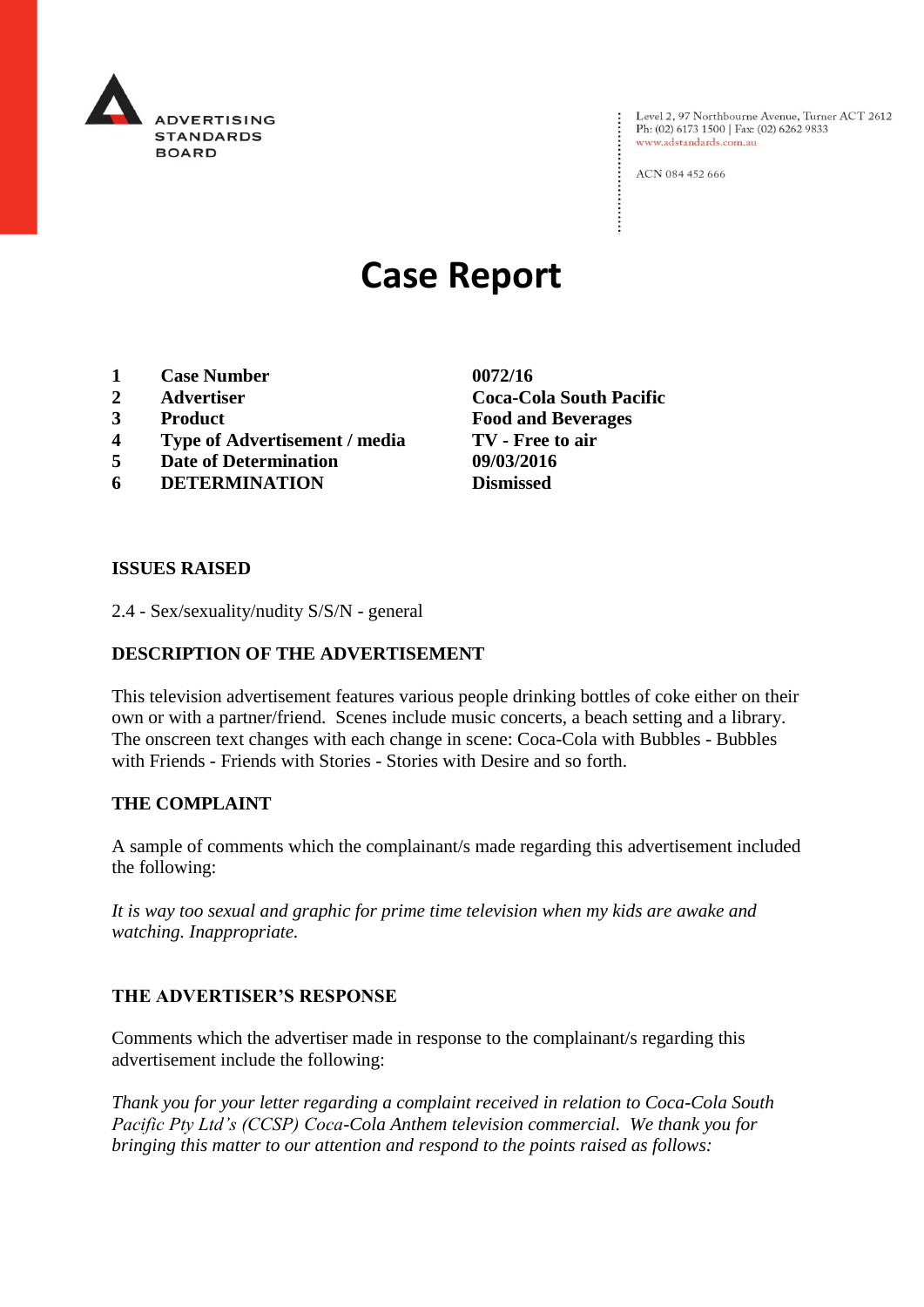*A description of the Advertisement*

*The Anthem television commercial is one of a series of commercials being broadcast as part of Coca-Cola's global Taste the Feeling campaign. The campaign brings to life the idea that drinking Coca-Cola is a simple pleasure that makes everyday moments more special. The commercials feature universal storytelling with the product at the heart to reflect both the functional and emotional aspects of the Coca-Cola experience.*

*Anthem presents a series of moments linked by drinking a Coca-Cola, such spending time with friends, a couple together and celebrating the joy of music. It offers an intimate glimpse into stories, feelings and moments people share while enjoying the experience of drinking an ice-cold Coca-Cola.*

*Comprehensive comments in relation to the complaint*

*The complaint raises the issues of sexual appeal and sexuality under sections 2.2 and 2.4 of the Australian Association of National Advertisers Code of Ethics (Code).*

*The complainant has specifically expressed concern that the television commercial is too sexual and graphic for prime time television when children are watching.*

*CCSP acknowledges that in addition to the above, the ASB will review the advertising against the entirety of Section 2 of the Code.*

*Section 2.2 Comments*

*This section provides that:*

*Advertising or marketing communications should not employ sexual appeal in a manner which is exploitative and degrading of any individual or group of people.*

*The moment in the commercial that the viewer expresses concern in relation to appears at approximately 8 second and lasts for approximately 3 seconds. It shows a young couple in the library kissing passionately. The guy picks the girl up, puts her on a desk and keeps kissing her whilst his hands are on her thighs. It is a moment of passion and desire as the "Stories with Desire" super suggests. It does not use sexual appeal in a manner which is exploitative or degrading to either the guy or the girl. Exploitative is defined in the AANA Code of Ethics Practice Note as "… clearly appearing to purposefully debase or abuse a person … for the enjoyment of others, and lacking moral, artistic or other values". Degrading is defined as "… lowering in character or quality a person …". The moment depicts a couple in a passionate embrace which does employ sexual appeal. However, it is neither debasing nor lowering the character of the couple. Rather, it shares a passionate moment which is part of the stories that make up people's lives.*

*Section 2.4 Comments*

*This section provides that:*

*Advertising or Marketing Communications shall treat sex, sexuality and nudity with sensitivity to the relevant audience.*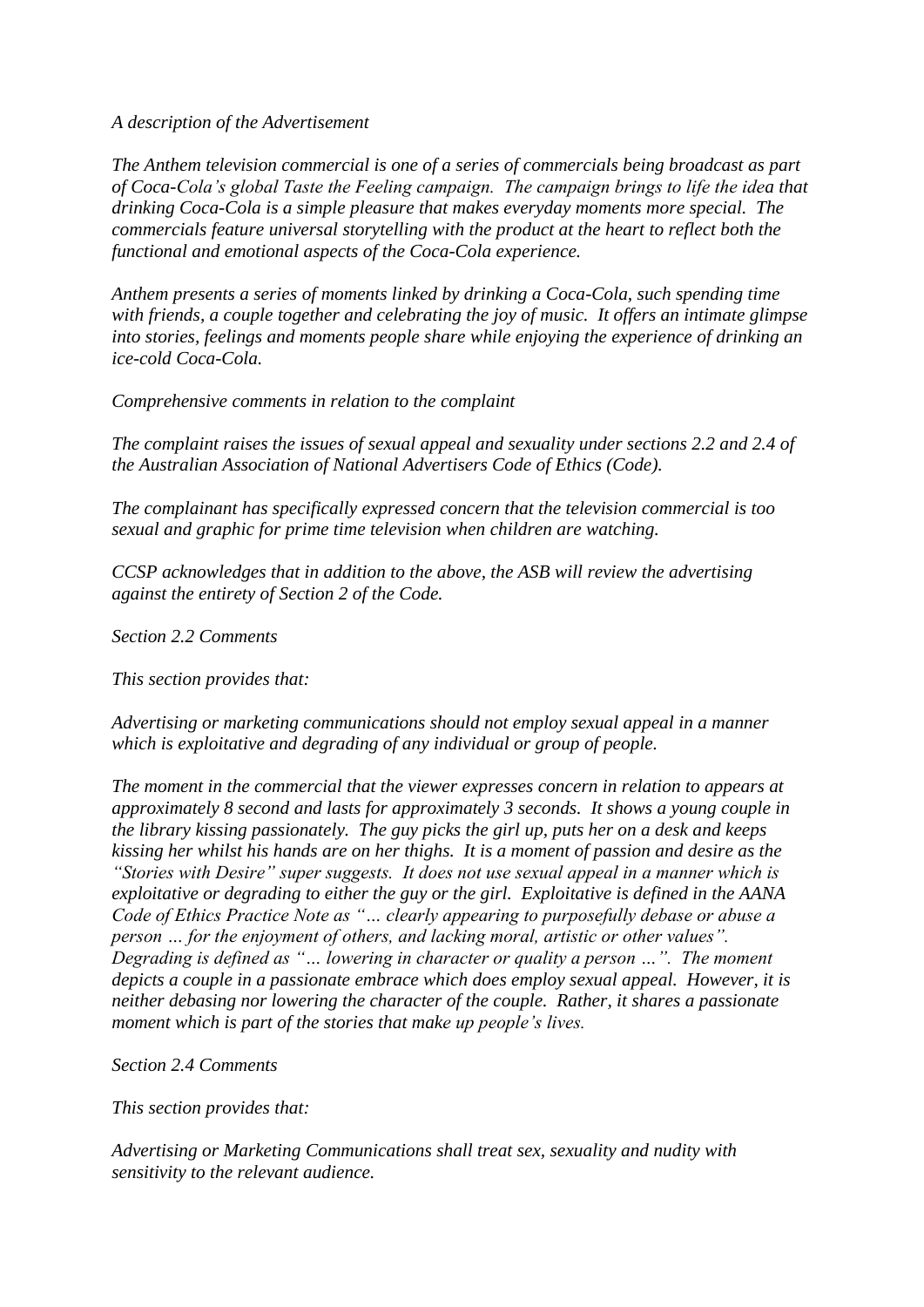*As outlined above, the commercial was classified W. This permits it to be broadcast at any time except during P and C programs or adjacent to P or C periods. Care should also be exercised when placing in programs principally directed to children. We have reviewed the commercial placement list and note that the commercial was correctly broadcast during House Hunters International at the time the complainant viewed it.*

*We consider that the television commercial treats sexuality with sensitivity to the relevant audience. The moment described above is sexually charged but it is not highly sexually suggestive, explicit or insensitive to the audience of the program in which it was broadcast which predominantly consists of viewers aged 25 and over. The moment between the couple is relevant to the narrative which links emotional moments people share while enjoying the experience of drinking Coca Cola. The commercial features ten moments altogether. The overall impression of the commercial is not sexual but rather that of the emotional connections people share with each other, with a Coke, in a variety of relationships and times of their lives.*

# *Section 2 Comments Generally*

*In relation to the other parts of section 2 of the Code, the television commercial does not portray people in a way that discriminates against or vilifies them, it does not include violence or coarse language and does not depict material contrary to prevailing community standards on health and safety.*

*It is CCSP's view that the Coca-Cola Anthem television commercial complies with all elements of the Code. CCSP takes its obligations in relation to responsible advertising seriously. We consider that when assessed against prevailing community standards and the relevant audience, the commercial does not breach the Code.*

*We are very happy to answer any further questions you may have and please let us know if you need more information.*

### **THE DETERMINATION**

The Advertising Standards Board ("Board") considered whether this advertisement breaches Section 2 of the Advertiser Code of Ethics (the "Code").

The Board noted the complainant's concerns that the advertisement depicts a man and woman kissing and embracing in a manner which is too sexual and graphic for children to view.

The Board viewed the advertisement and noted the advertiser's response.

The Board considered whether the advertisement was in breach of Section 2.4 of the Code. Section 2.4 of the Code states: "Advertising or Marketing Communications shall treat sex, sexuality and nudity with sensitivity to the relevant audience".

The Board noted that this television advertisement features various people undertaking various activities such as attending a music concert, drinking coke on a beach, playing the